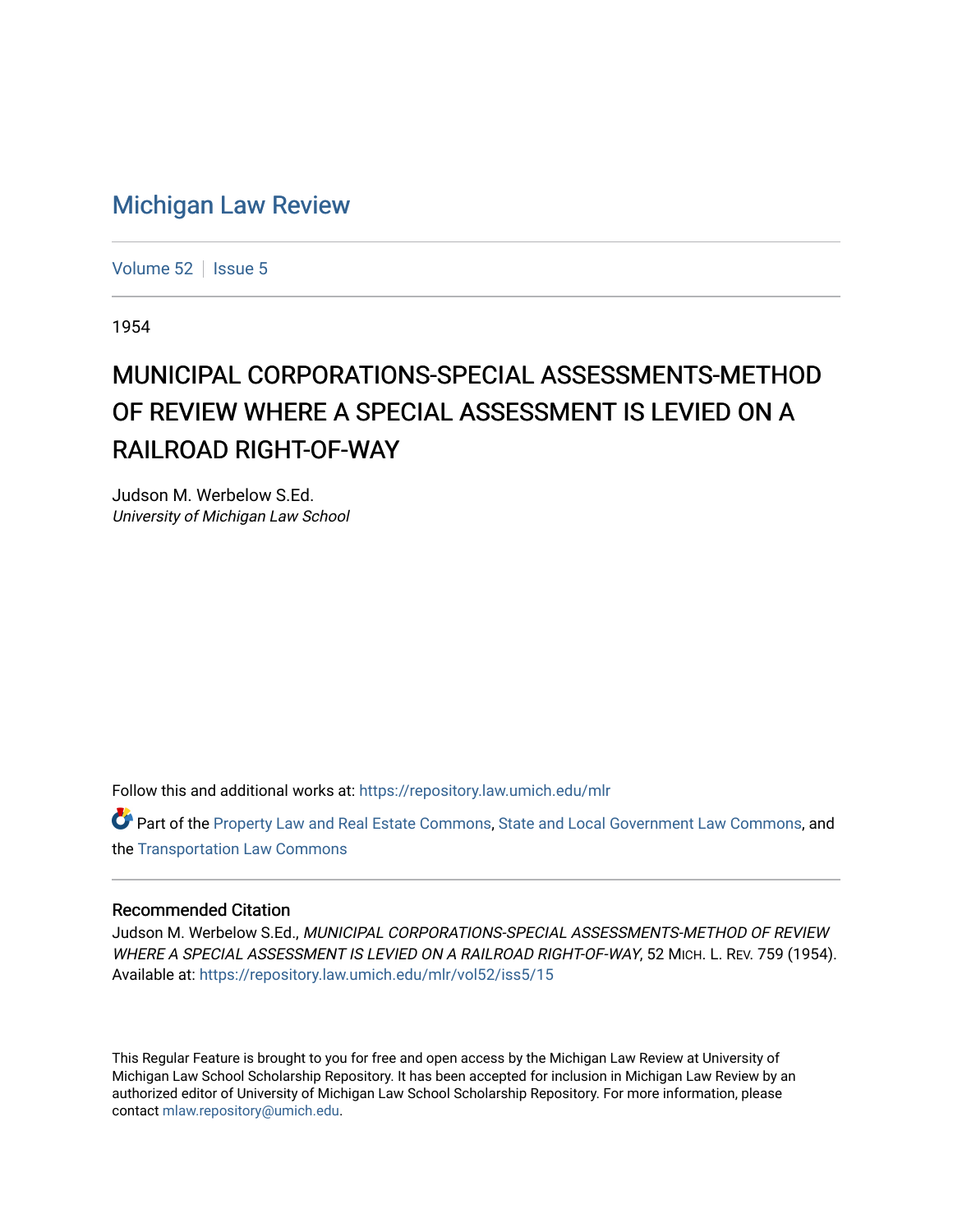MUNICIPAL CORPORATIONS-SPECIAL ASSESSMENTS-METHOD OF REVIEW WHERE A SPECIAL ASSESSMENT IS LEVIED ON A RAILROAD RIGHT-OF-WAY-Defendant municipality made surface and curb improvements on a street located near plaintiff railroad's right-of-way. Four parcels of land, each containing a house, separated the right-of-way from the street on which the improvements were made. Plaintiff's right-of-way contained a single set of railroad tracks over which plaintiff's trains traveled. Property owners in the improvement district were assessed a total of \$13,220.90 for the improvements, \$4,715.53 of this special assessment being levied on plaintiff's right-of-way. Plaintiff brought suit to enjoin collection of that part of the special assessment which was levied on its property. The trial court found that the improvement did not benefit the plaintiff's right-of-way and granted the injunction. On appeal, *held,* affirmed. After reviewing the evidence, it was found that the right-of-way was not benefited by the street improvements, and therefore the special assessment on the plaintiff's property was void. *Chicago* & *N.W. Ry.* Co. *v. Omaha,* 156 Neb. 705, 57 N.W. (2d) 753 (1953).

The theory of special assessments is that property peculiarly benefited by municipal improvements should bear the cost of the improvement to the extent that it is specially benefited.1 Various tests have been used to determine whether or not property has been benefited by a municipal improvement. Generally the courts look to the difference in the value of the property immediately before and immediately after the improvement.<sup>2</sup> However, within this general rule there is a split of authority as to whether future benefits and adaptability of the property to more profitable uses are to be taken into consideration<sup>3</sup> or whether the ques-

lNorwood v. Baker, 172 **U.S.** 269, 19 S.Ct. 187 (1898); 14 McQUILLIN, MUNICIPAL CORPORATIONS §38.01 (1950)

<sup>2</sup>G. T. Fogle & Co. v. King, 132 W.Va. 224, 51 S.E. (2d) 776 (1948); Board of Education of School Dist. No. 2 of Town of Alexander v. Village of Alexander, 92 N.Y.S.

<sup>(2</sup>d) 471 (1949).<br><sup>3</sup> Chicago & N.W. Ry. Co. v. Omaha, 154 Neb. 442, 48 N.W. (2d) 409 (1951); Minneapolis, St. P. & S. St. M. Ry. Co. v. City of Minot, 51 N.D. 313, 199 N.W. 875 (1924); Howard Park Co. v. Los Angeles, (Cal. 1953) 259 P. (2d) 977; Appeal of Public Service Elec. & Gas Co., 18 N.J. Super. 357, 87 A. (2d) 344 (1952); Gingles v. City of Onawa, 241 Iowa 492, 41 N.W. (2d) 717 (1950); Phil., B. & W. R.R. v. Hazen, 73 App. D.C. 37, 116 F. (2d) 543 (1940).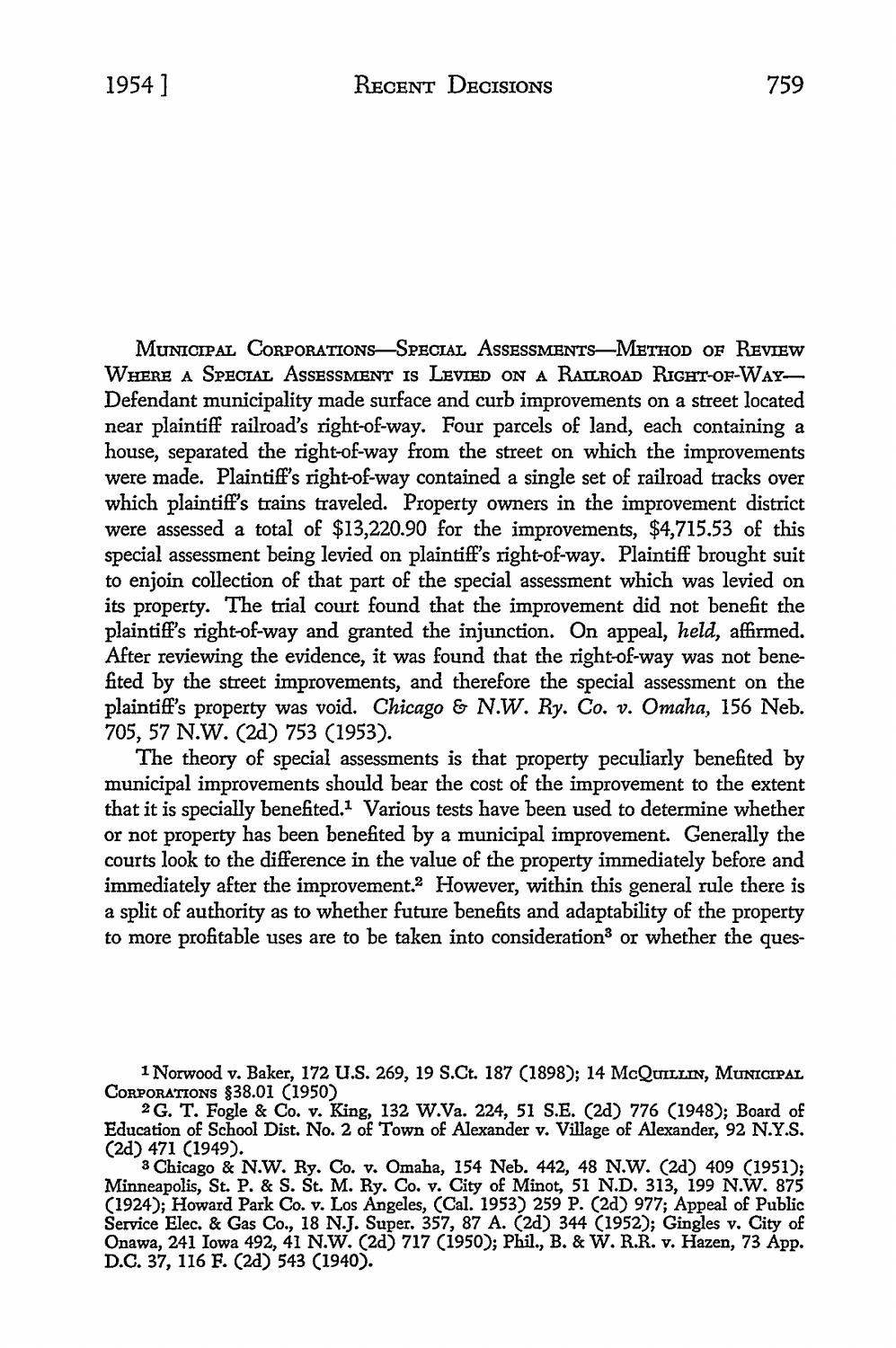tion of benefits is limited to a consideration of the land in its present use.4 One court has taken the point of view that generally future benefits are taken into consideration, but where the property is restricted by law to its present use the benefit must inure to the restricted use.5 **In** the principal case, it was doubtful that the plaintiff's right-of-way would benefit from the street improvement, regardless of whether or not future benefits were considered. The improvement would not benefit the property in its present use and the interest of the plaintiff in the property was one that would revert to the grantor if used for other than railroad purposes. Nevertheless, the City of Omaha, acting under legislative authority, had seen fit to levy a special assessment on plaintiff's right-of-way. How is a court to treat such an assessment, which implies a finding that the right-of-way will benefit from the street improvement? Again there is a lack of uniformity in the courts. A number of courts hold that the question of special benefits is a legislative question and view the finding of the duly authorized assessing body as conclusive unless it is arbitrary, unreasonable or fraudulent.<sup>6</sup> This approach has been held to be constitutional when attacked on due process grounds.<sup>7</sup> What appears to be a minority of the courts approach the question of special benefits as a judicial question and make findings of fact as to whether or not the property has received a special benefit.<sup>8</sup> It is suggested that the minority approach reflects a greater sensitivity to the theory of special assessments and due process provisions.<sup>9</sup> A factor in the decisions seems to be the degree of objectivity which the legislature provides in its method of assessment.<sup>10</sup> Thus the legislature may increase the conclusiveness of its determination by specifying as objective a standard as possible for use in levying the assessment. A distinguishing feature in the cases seems to be that those courts which include future benefits when evaluating the property after the improvement tend to

4Chicago v. Chicago & N.W. Ry. Co., 278 lli. 86, 115 N.E. 836 (1917); Appeal of Public Service Elec. & Gas Co., 8 N.J. Super. 376, 72 A. (2d) 426 (1950).

<sup>5</sup>Hinsdale Sanitary Dist. v. Hinsdale Golf Club, 363 lli. 595, 2 N.E. (2d) 921 (1936). <sup>6</sup>Struble v. Cincinnati, 83 Ohio App. 304, 82 N.E. (2d) 127 (1948); Atlantic Coastline Ry. Co. v. Winterhaven, 112 Fla. 807, 151 S. 321 (1933); Chicago & N.W. Ry. Co. v. Riverton, Freemont County, (Wyo. 1952) 246 P. (2d) 789, reh. (Wyo. 1952) 247 P. (2d) 660; Grand Rapids v. Grand Trunk Ry., 214 Mich. 1, 182 N.W. 424 (1921); Sterling Nat. Bank & Trust Co. of N.Y. v. Charleston Transit Co., 126 W.Va. 42, 27 S.E. (2d) 256 (1943); Seattle v. Seattle & Montana Ry. Co., 50 Wash. 132, 96 P. 958 (1908); Kansas City So. Ry. v. Road Improvement Dist., 266 U.S. 379, 45 S.Ct. 136 (1924).

*1* Louisville & Nashville Ry. Co. v. Barber Asphalt Paving Co., 197 U.S. 430, 25 S.Ct. 466 (1905); Branson v. Bush, 251 U.S. 182, 40 S.Ct. 113 (1919).

s Chicago v. Chicago & N.W. Ry. Co., note 4 supra; Maryland & Pennsylvania Ry. Co. v. Nice, 185 Md. 429, 45 A. (2d) 109 (1945); Chicago & N.W. Ry. Co. v. Omaha, 156 Neb. 705, 57 N.W. (2d) 753 (1953); City of Barre v. Barre & Chelsea R. Co., 97 Vt. 398, 123 A. 427 (1924); Naugatuck Ry. Co. v. Waterbury, 78 Conn. 193, 61 A. 474 (1905); Appeal of Public Service Blee. & Gas. Co., note 4 supra.

<sup>9</sup>In the principal case, the state constitution contained a due process clause, Neb. Const., art. I, §3, which had *to* be considered in addition to that contained in U.S. CoNST.,

amend. XIV, §1. 10 Chicago & N.W. Ry. Co. v. Riverton, Freemont County, note 6 supra.